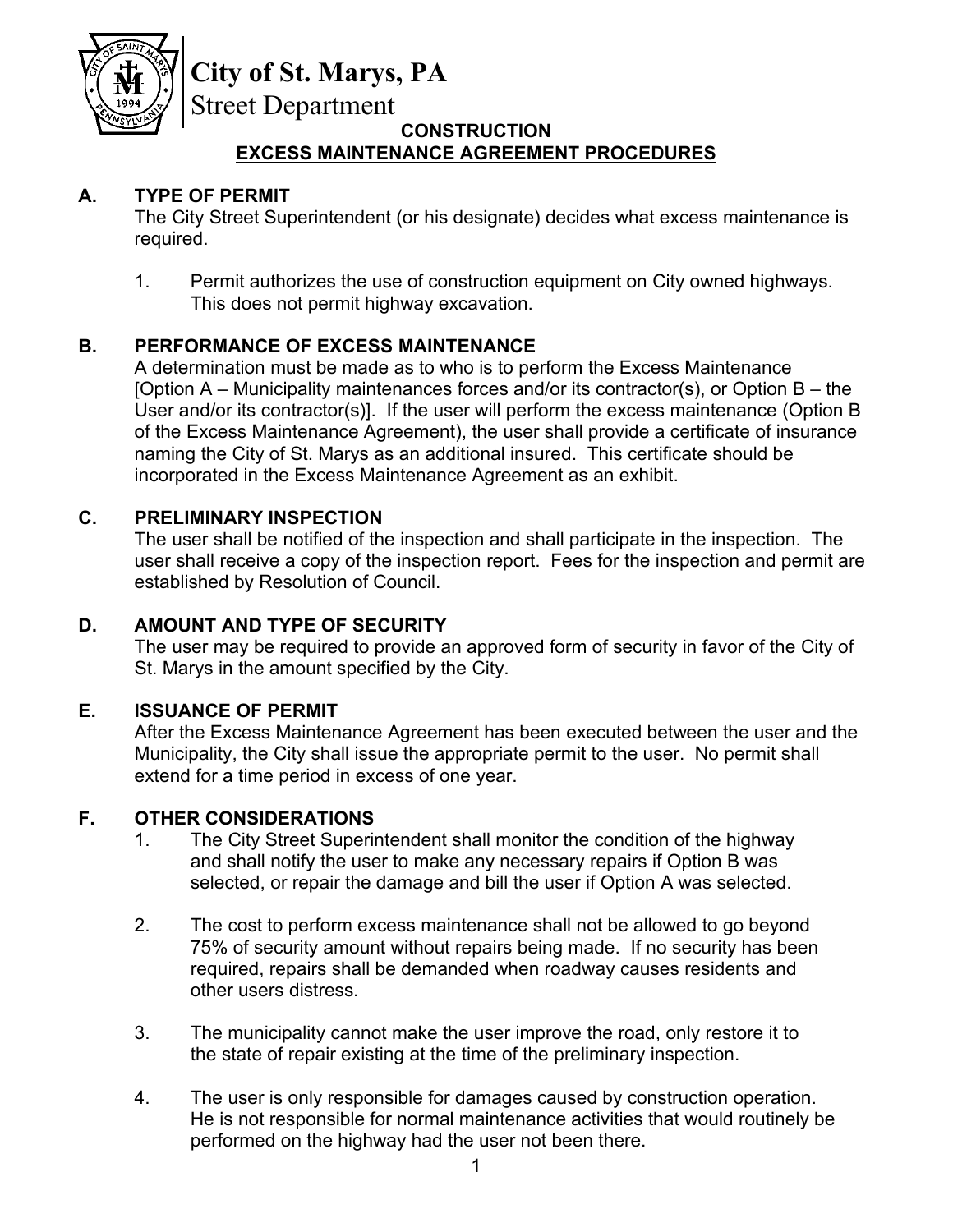## **NORMAL MAINTENANCE vs. EXCESS MAINTENANCE**

## **STABILIZED ROADWAYS**

| <b>ACTIVITY</b>          | <b>NORMAL MAINTENANCE</b>                                              | <b>EXCESS MAINTENANCE</b>                                                                                                                                                                             |  |
|--------------------------|------------------------------------------------------------------------|-------------------------------------------------------------------------------------------------------------------------------------------------------------------------------------------------------|--|
| Grading and shaping      | Spring and fall material to<br>stabilize added as needed               | Grading and shaping beyond<br>normal maintenance.                                                                                                                                                     |  |
| Dust palliative          | Once a year                                                            | Anything more often than once<br>a year.                                                                                                                                                              |  |
| Inlet and ditch cleaning | As needed due to storm<br>conditions and gradual sediment.             | As needed due to run-off from<br>user's approach, shoulder<br>deterioration arising from<br>bonded trucks running on<br>shoulders, ditches pushed shut<br>by bonded trucks riding on<br>shoulders.    |  |
| Pipe replacement         | When pipe wears out $(25 - 30)$<br>years).                             | Pipe crushed due to heavy<br>hauling activities.                                                                                                                                                      |  |
| Pipe flushing            | As needed due to storm<br>conditions and gradual buildup of<br>debris. | As needed due to run-off from<br>user's approach, shoulder<br>deterioration arising from<br>bonded trucks running on<br>shoulders, pipe blocked as<br>result of bonded trucks riding on<br>shoulders. |  |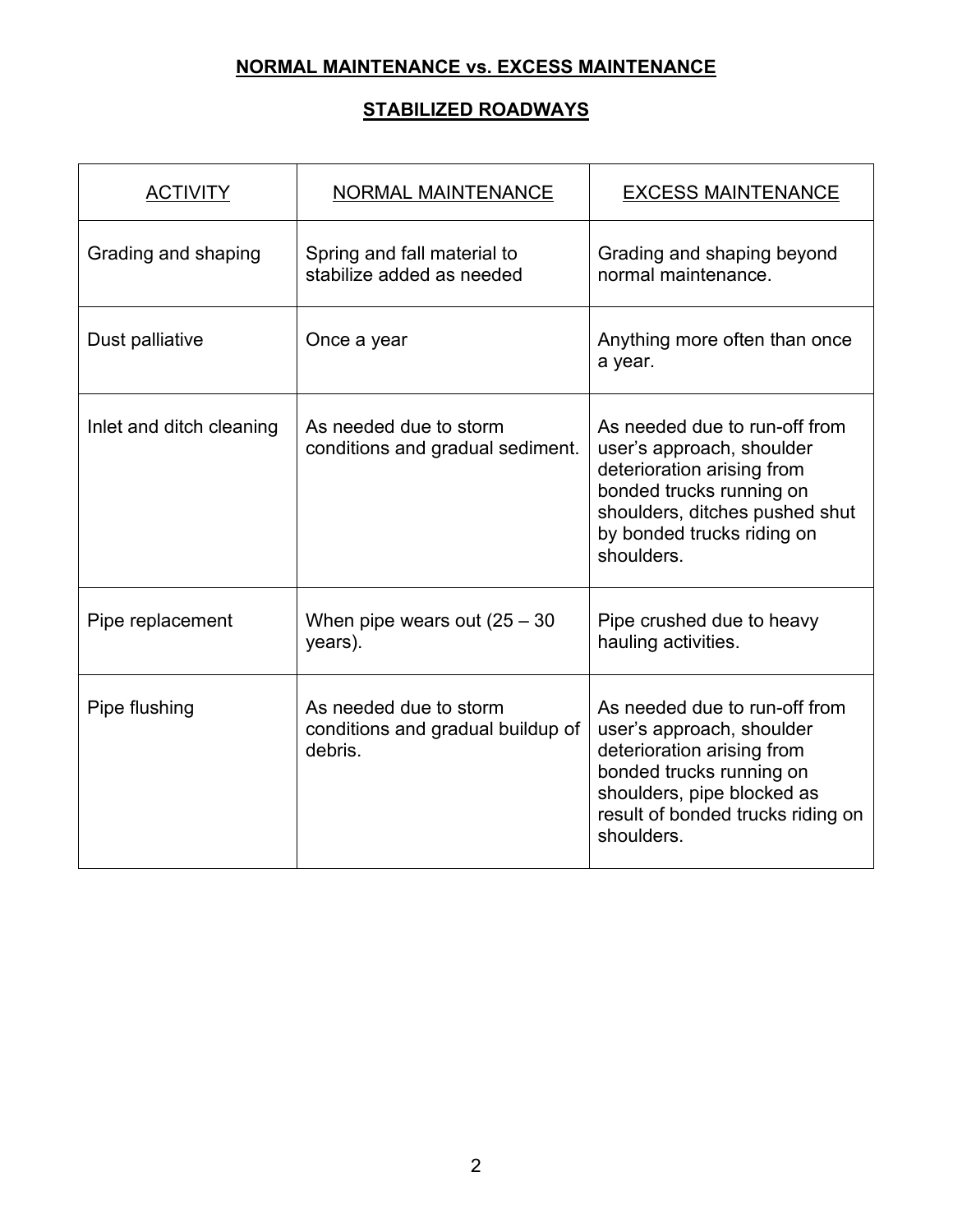## **NORMAL MAINTENANCE vs. EXCESS MAINTENANCE**

#### **PAVED ROADWAYS**

| <b>ACTIVITY</b>                | <b>NORMAL MAINTENANCE</b>                                                                                                                                  | <b>EXCESS MAINTENANCE</b>                                                                                                                                                                             |  |
|--------------------------------|------------------------------------------------------------------------------------------------------------------------------------------------------------|-------------------------------------------------------------------------------------------------------------------------------------------------------------------------------------------------------|--|
| Pothole patching               | No patching required until three<br>years after a roadway has been<br>scratch and seal coated;<br>otherwise, when needed but not<br>more than once a year. | Potholes or wheel depressed<br>areas after roadway has been<br>scratched and seal coated<br>within a three year period;<br>otherwise, when needed but<br>usually not more than once a<br>year.        |  |
| Shoulder cutting or<br>grading | Three to four year cycle.                                                                                                                                  | Anything more often than three<br>- four year cycle. Shoulder<br>build-up due to bonded truck<br>running off edge of pavement.<br>Shoulder cutting or grading<br>due to roadway being pushed<br>down. |  |
| Inlet and ditch cleaning       | As needed due to storm<br>conditions and gradual<br>sediment.                                                                                              | As needed due to run-off from<br>user's approach, shoulder<br>deterioration arising from<br>bonded trucks running on<br>shoulders, ditches pushed shut<br>by bonded trucks riding on<br>shoulders.    |  |
| Pipe replacement               | When pipe wears out $(25 - 30)$<br>years).                                                                                                                 | Pipe crushed due to heavy<br>hauling activities.                                                                                                                                                      |  |
| Pipe flushing                  | As needed due to storm<br>conditions and gradual build-up<br>of debris                                                                                     | As needed due to run-off from<br>user's approach, shoulder<br>deterioration arising from<br>bonded trucks running on<br>shoulders, pipe blocked as<br>result of bonded trucks riding<br>on shoulders. |  |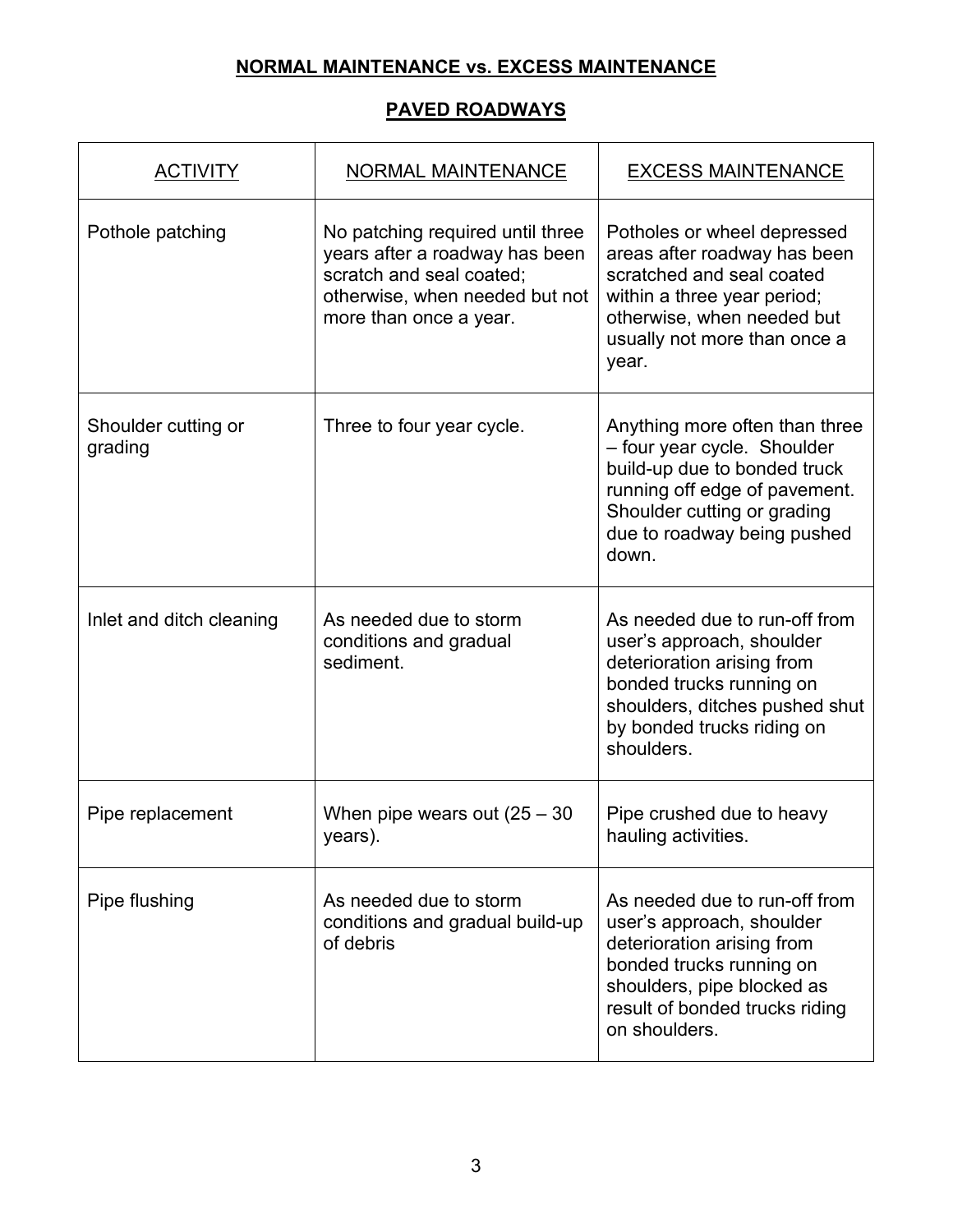## **PAVED ROADS REVERTED TO STABILIZED**

| <b>ACTIVITY</b>          | NORMAL MAINTENANCE                                                      | <b>EXCESS MAINTENANCE</b>                                                                                                                                                                             |
|--------------------------|-------------------------------------------------------------------------|-------------------------------------------------------------------------------------------------------------------------------------------------------------------------------------------------------|
| Dust palliative          |                                                                         | Dust oil entire length as<br>needed.                                                                                                                                                                  |
| Grading and shaping      |                                                                         | As needed                                                                                                                                                                                             |
| Inlet and ditch cleaning | As needed due to storm<br>conditions and gradual<br>sediment.           | As needed due to run-off from<br>user's approach, shoulder<br>deterioration arising from<br>bonded trucks running on<br>shoulders, ditches pushed shut<br>by bonded trucks riding on<br>shoulders.    |
| Pipe replacement         | When pipe wears out $(25 - 30)$<br>years).                              | Pipe crushed due to heavy<br>hauling activities.                                                                                                                                                      |
| Pipe flushing            | As needed due to storm<br>conditions and gradual build-up<br>of debris. | As needed due to run-off from<br>user's approach, shoulder<br>deterioration arising from<br>bonded trucks running on<br>shoulders, pipe blocked as<br>result of bonded trucks riding<br>on shoulders. |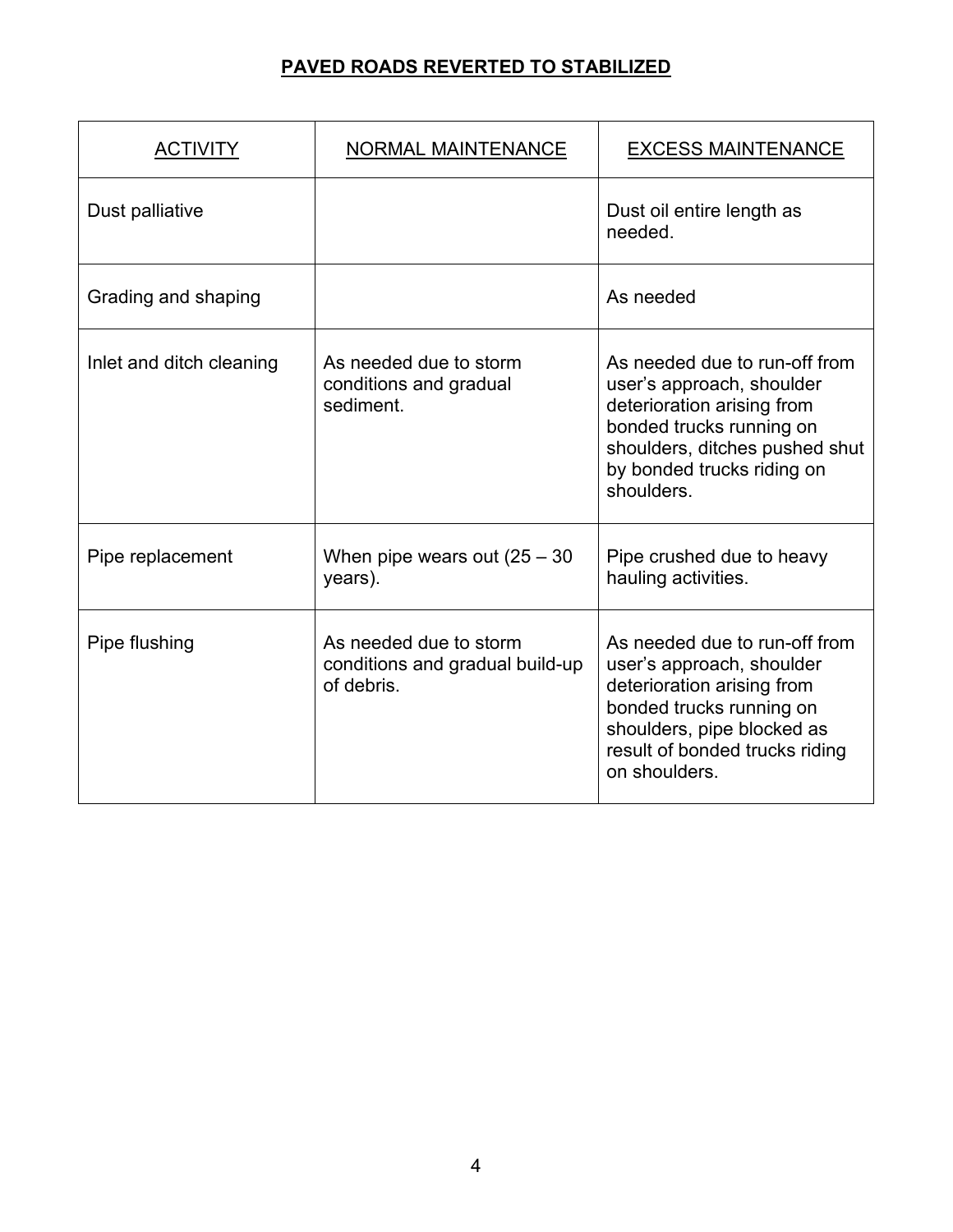#### **HIGHWAY TYPE**

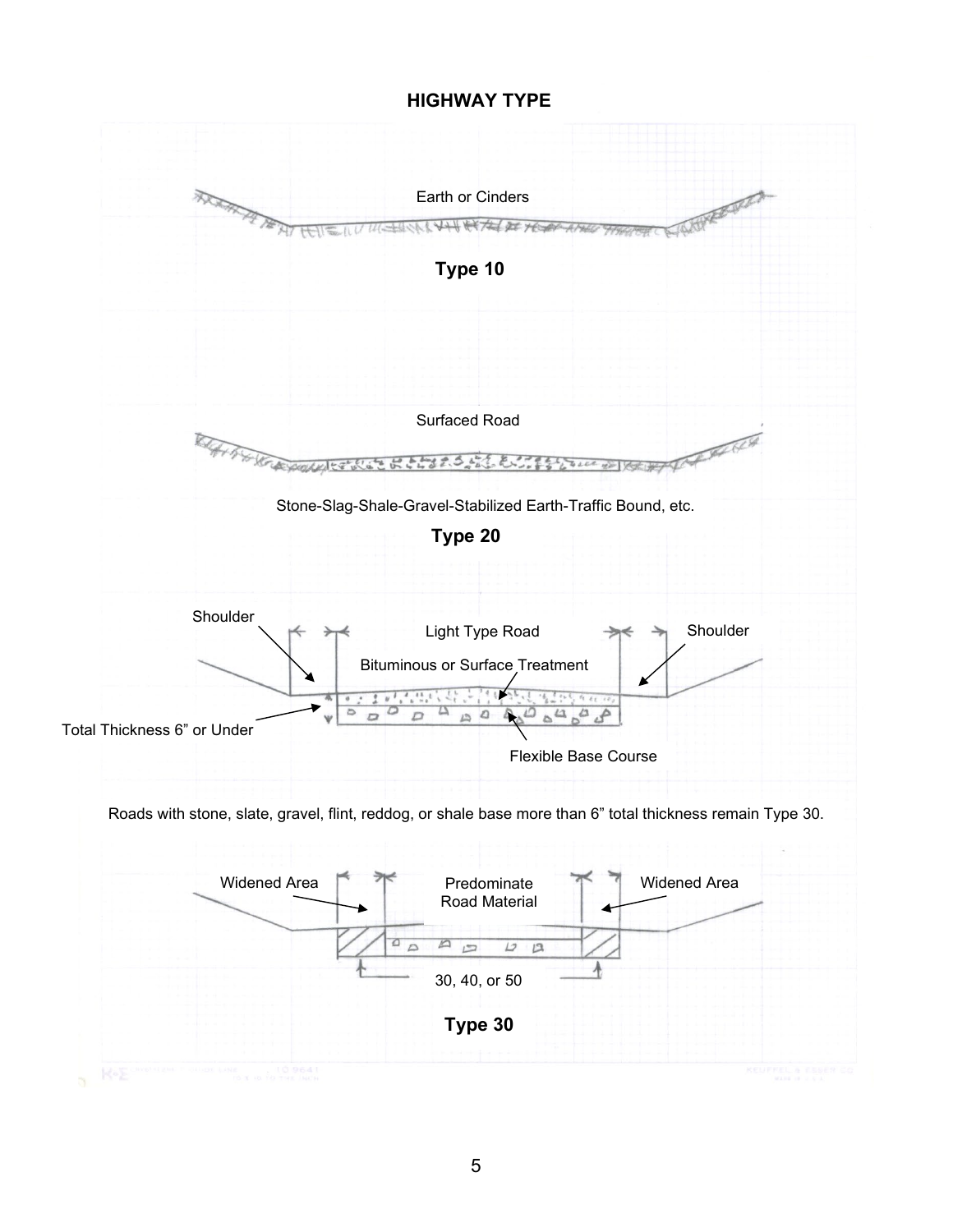#### **HIGHWAY TYPE**

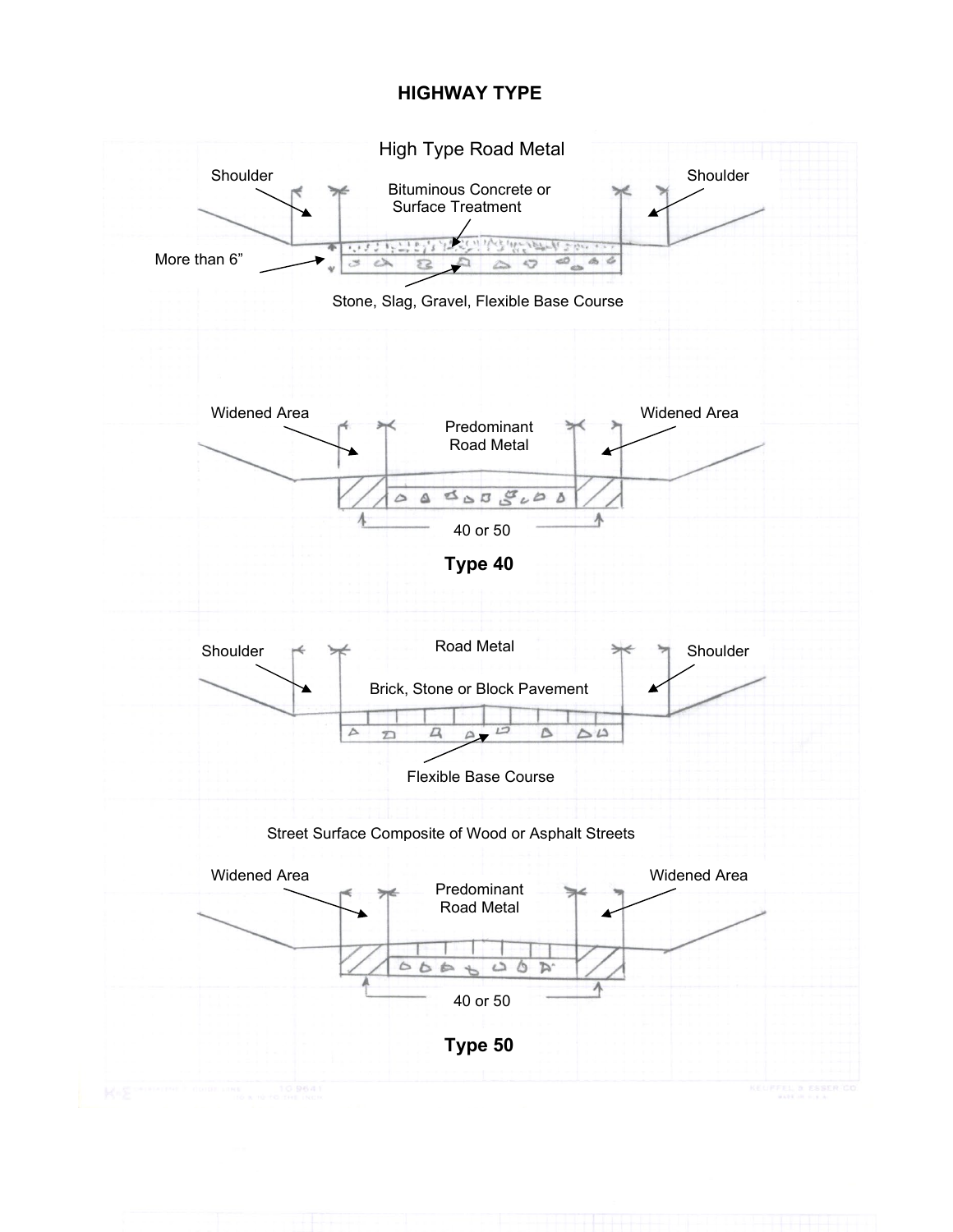#### **HIGHWAY TYPE**

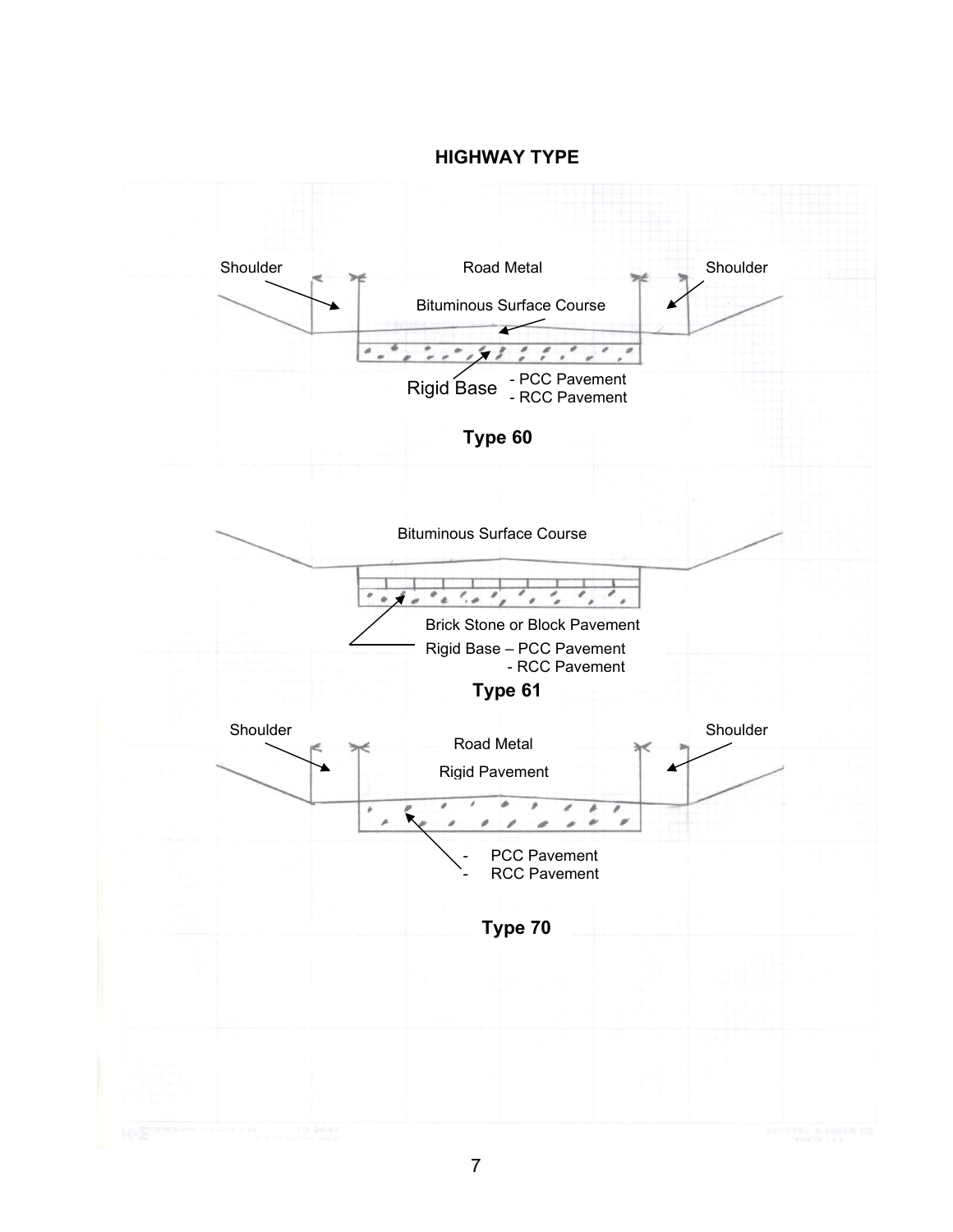#### **BACKGROUND**

The USER in the conduct of its business makes use of portions of Municipal highways which are under the jurisdiction, maintenance, and control of the Municipality.

Pursuant to the provisions of Section 4902 of the Vehicle Code, Act of June 17, 1976, P.L. 162, as amended, 75 PaCS 4902, the Municipality has posted gross weight restrictions on portions of these Municipal highways.

The USER wishes to move vehicles or combinations, together with loads, in excess of the posted gross weight restrictions over and across portions of those posted Municipal highways.

The Municipality, pursuant to 67 PA. Code, Chapter 189, is willing to permit the movement of the USER'S vehicles or combinations, together with loads, in excess of the posted gross weight restrictions, conditioned upon the execution of an approved form of security by the USER in favor of the Municipality to cover the cost of excess maintenance and restoration necessitated by the movement in accordance with the terms, conditions, and provisions hereinafter contained in this Agreement.

#### **AGREEMENT**

For and in consideration of the mutual promises hereinafter set forth, the parties hereto, intending to be legally bound hereby, agree for themselves and their successors and assigns as follows:

Permission to Move Vehicles

1. The Municipality will permit the USER to move vehicles or combinations, together with loads, in excess of the posted gross weight restrictions on the portion(s) of Municipal highway(s) indicated below subject to all provisions of the Vehicle Code, Act of June 17, 1976, P.L. 162, as amended, (75 PaCS) and Pa. Code, Chapter 189.

The Municipality has issued the USER a Type entit to exceed the posted gross weight restrictions on the portions of Municipal highways identified below.

| <b>COUNTY</b><br>Elk | <b>MUNICIPALITY</b><br>City of St. Marys | <b>MUNICIPAL</b><br><b>HIGHWAY</b> | <b>FROM</b> | <u>TO</u> |
|----------------------|------------------------------------------|------------------------------------|-------------|-----------|
|                      |                                          |                                    |             |           |
|                      |                                          |                                    |             |           |
|                      |                                          |                                    |             |           |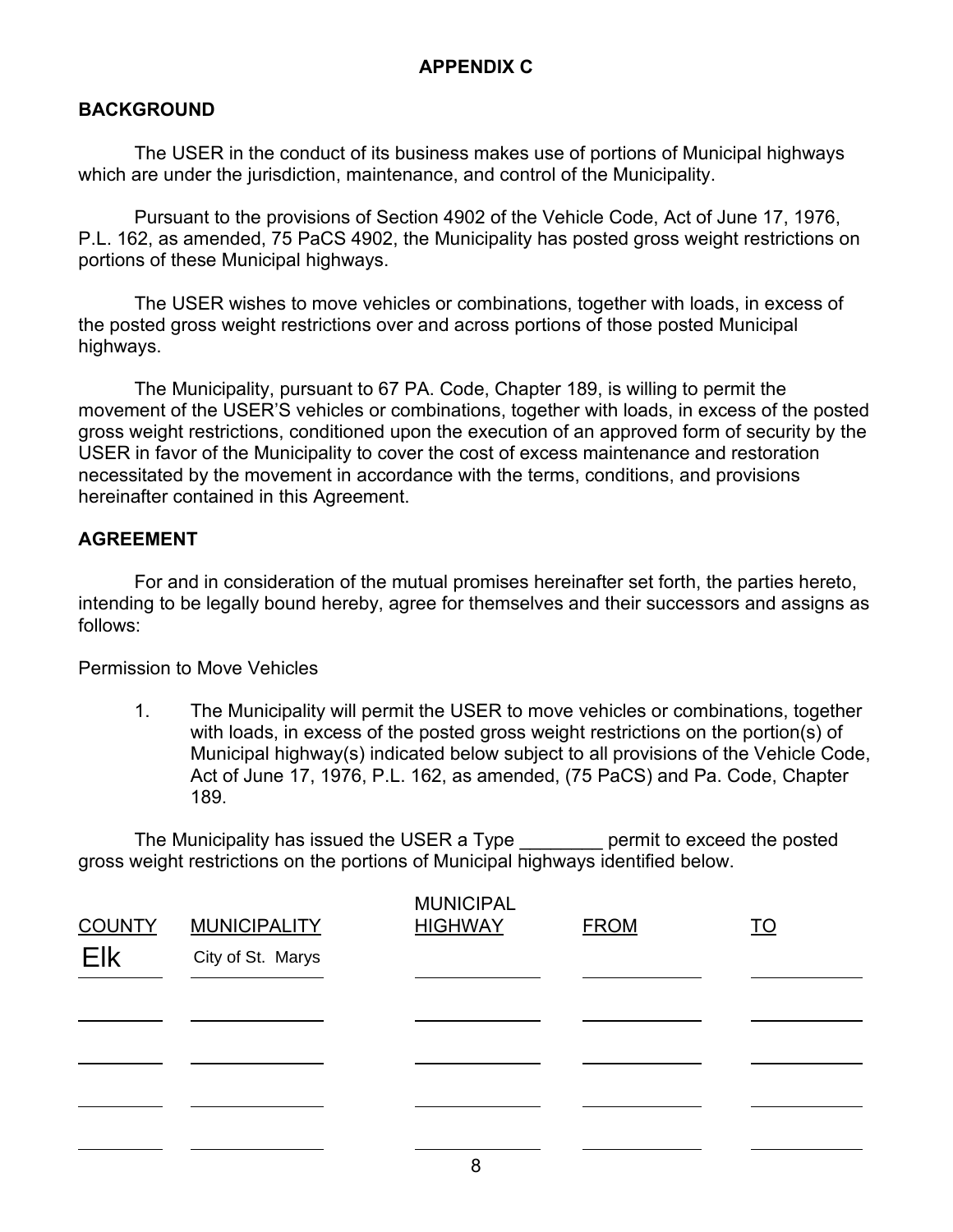## Joint Use

2. In the event that more than one USER makes use of the portion(s) of Municipal highway(s) described in Paragraph 1, (above) the USER shall report to the Municipality the amount of tonnage and or trips. The Municipality may assess and proportion, in its discretion, the maintenance and restoration costs among the USERS on a periodic basis or upon termination of this Agreement.

## Responsibility of USER

3. The portion(s) of Municipal highway(s) and appurtenances shall be maintained to a level consistent with the attached cross-section identified as "Type and the portion(s) of Municipal highway(s) and appurtenance shall be restored to a level consistent with the attached cross-section identified as "Type A copy of the cross-section(s) shall be attached to this Agreement as a Schedule and made a part hereof.

The USER'S responsibility shall only extend to excess maintenance and restoration. The non-performance of normal maintenance by the Municipality shall under no circumstances constitute grounds for an offset or credit against any excess maintenance or restoration responsibilities of the USER.

If the USER selects Paragraph 6, Option B, (below) the Municipality shall determine, in its discretion, whether the excess maintenance and restoration are satisfactory.

On-Site Inspection

4. The USER and the Municipality agree that in order to determine the condition of the portion(s) of the Municipal highway(s) and appurtenances, an on-site field inspection shall be made jointly by the Municipality and the USER. A memorandum shall be prepared describing the condition of Municipal highway(s) and appurtenances together with the nature and extent of any repairs needed to correct any existing damage for which the USER will not be liable. Photographs may also be taken. The memorandum and photographs (if taken) shall be incorporated as an exhibit as part of this Agreement. All costs of this inspection shall be paid by the USER.

Maintenance Not Covered

5. The USER shall have no obligation for maintenance to remedy damage directly resulting from acts of God or war or for routine removal of snow or ice.

Performance of Excess Maintenance and Restoration

6. Excess maintenance and restoration shall be performed in accordance with option below.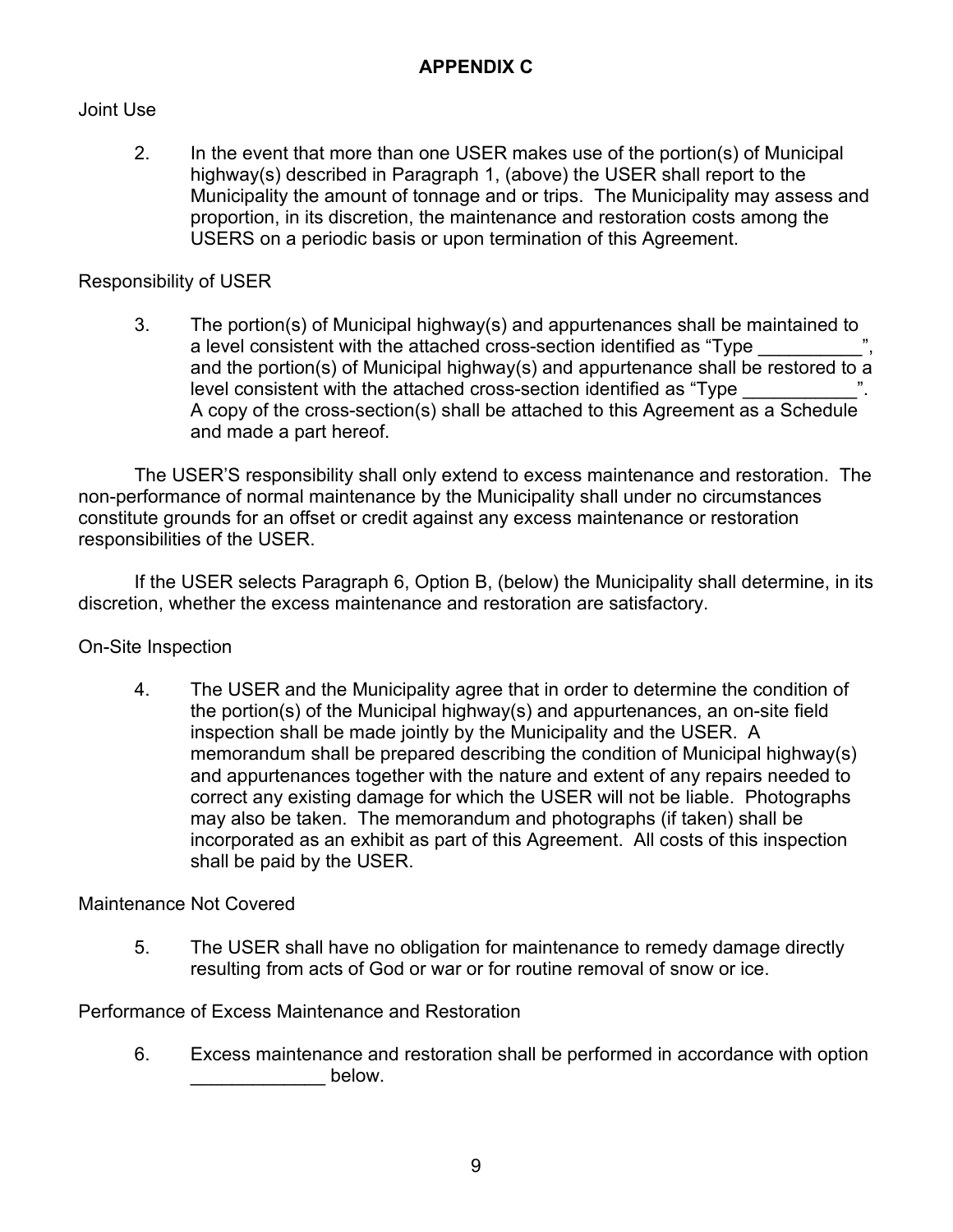#### OPTION A

The Municipality's maintenance forces and/or a contractor(s) selected by the Municipality through its prescribed procedures. The excess maintenance and restoration shall be performed to a level consistent with that agreed to in Paragraph 3 (above). The work shall be in conformance with Municipality Specifications and shall be supervised and inspected by Municipality personnel.

The Municipality may invoice the USER for the estimated cost of repairs using either the latest maintenance contract prices or the Municipality's latest average monthly maintenance unit prices. These estimated costs shall be computed for all damages noted on the on-site inspection form. The USER agrees to reimburse the Municipality for all estimated costs.

The USER shall submit payment to the Municipality within 30 days from the date of invoice. If the USER fails to make the payment, the Municipality may in its discretion:

- 1. Rescind the USER'S permission to move vehicles or combinations, together with loads, in excess of the posted weight restriction over and across any Municipality highway(s) until payment is made.
- 2. Terminate this Agreement.
- 3. Proceed against security provided pursuant to Paragraphs 7 and 13 below.
- 4. Any or all of the above.

#### OPTION B

The USER and/or its contractor(s). The excess maintenance and restoration shall be performed to a level consistent with that agreed to in Paragraph 3 (above). The work shall be in conformance with the Municipality Specifications. If the USER does not work, he should notify the Municipality three days in advance of doing the work. Any excess maintenance or restoration associated with bridges shall be specifically developed in a memorandum by the Municipality and directed to the USER for completion. The Municipality reserves the right to monitor or direct any excess maintenance or restoration. The USER shall reimburse the Municipality for any expenses so incurred by the Municipality.

If performance Option B has been agreed to, the USER shall:

1. Provide proper traffic protection at all times during excess maintenance and restoration. This protection shall comply with Municipality work area traffic control requirements as contained in Pennsylvania Department of Transportation (PennDOT) Specification Publication 408 and supplements thereto and PennDOT Publication 203.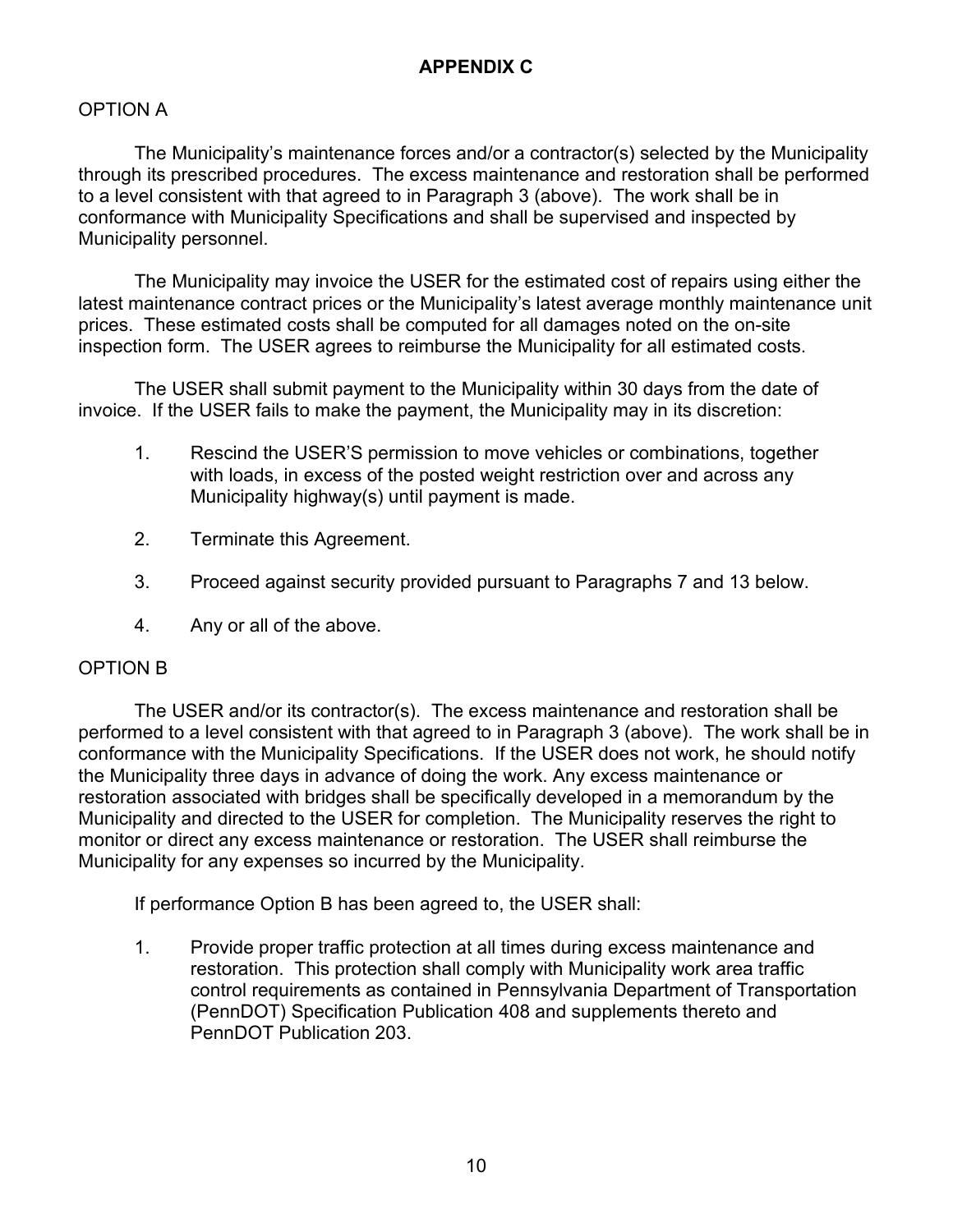- 2. Indemnify, save harmless, and defend (if requested) the Municipality and its officers, agents, and employees, from all suits, actions or claims of any character, name, or description brought for or on account of any injuries, death, or damages received or sustained by any person, persons, or property, during the performance of the work on portion(s) of Municipal highway(s) and appurtenances to be repaired, by or for the USER or its officers, agents, employees, contractors, or representatives, whether the same be due to the use of defective materials, defective workmanship, neglect in safeguarding the work or by or on account of any act, omission, neglect, or misconduct of the USER or its officers, agents, employees, contractors, or representatives, during the performance of the work.
- 3. Provide evidence to the Municipality of public liability insurance for bodily injury and property damage in the minimum amounts of n\$250,000 each person,  $n$1,000,000$  each occurrence. The insurance policy shall cover any loss that might occur during the performance of any excess maintenance or restoration by the USER, or its officers, agents, employees, contractors, or representatives. The Municipality shall be named as an additional insured on the certificate of insurance. A copy of the certificate of insurance shall be attached to this Agreement as an Exhibit. This insurance shall neither be changed nor cancelled without forty-five days advance written notice of such change or cancellation. This advance written notice of change or cancellation shall be forwarded to the Municipality located at \_\_\_\_\_\_\_\_\_\_\_\_\_\_\_\_\_\_\_\_\_\_\_\_\_\_\_\_\_\_\_\_\_\_\_\_\_\_\_\_\_. 11 Lafayette St, Saint Marys, PA 15857
- 4. Promptly perform excess maintenance or restoration as needed. If the Municipality determines that the USER is not maintaining or restoring the Portion(s) of Municipal highway(s) and appurtenances to the level agreed to In Paragraph 3, (above) the Municipality and the USER shall promptly perform the required excess maintenance or restoration.
- 5. If the USER fails to perform the excess maintenance or restoration promptly after receipt of notice, the Municipality may, in its discretion:
	- a. Rescind the USER'S permission to perform excess maintenance and restoration, and to move vehicles or combinations, together with loads, in excess of the posted weight restriction over and across any Municipal highway(s) until necessary excess maintenance and restoration are satisfactorily performed or costs thereof are paid.
	- b. Maintain or restore the portion(s) of Municipal highway(s) and appurtenances with the USER reimbursing the Municipality for all costs so incurred.
	- c. Proceed against security provided pursuant to Paragraphs 7 and 13 below.
	- d. Terminate this Agreement.
	- e. Any or all of the above.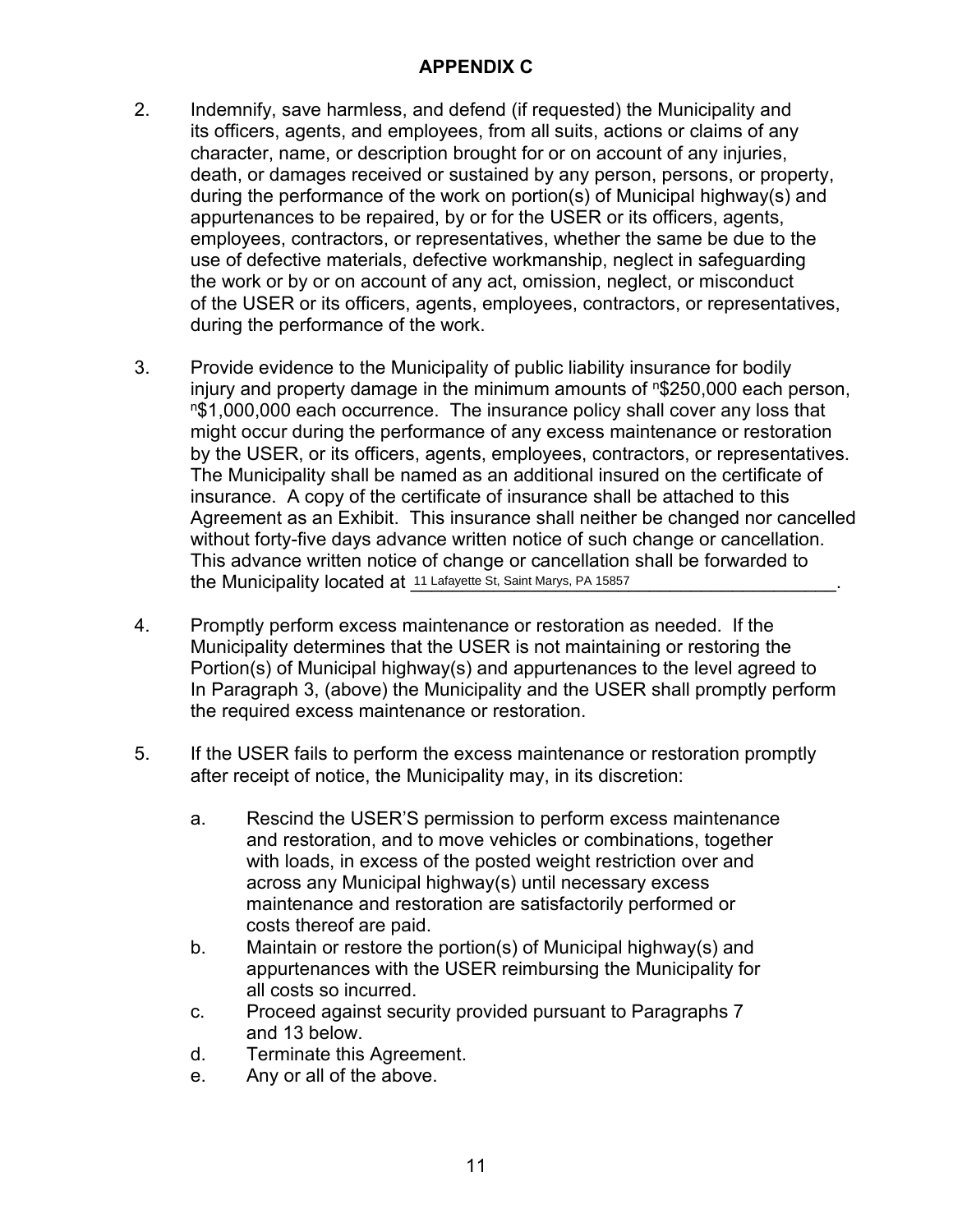#### **Security**

- 7. To secure the performance of the USER'S obligations, the USER shall execute and deliver to the Municipality the following type(s) of security in the amounts as indicated.
	- a. Irrevocable Letter of Credit
	- b. Certified Check
	- c. Cashier's Check
	- d. Bank Account
	- e. Certificate of Deposit (cash value)
	- f. Security Agreement
	- g. Escrow Agreement
	- h. Performance Bond
	-

| a. | Irrevocable Letter of Credit        |  |
|----|-------------------------------------|--|
| b. | <b>Certified Check</b>              |  |
| C. | <b>Cashier's Check</b>              |  |
| d. | <b>Bank Account</b>                 |  |
| е. | Certificate of Deposit (cash value) |  |
|    | <b>Security Agreement</b>           |  |
| g. | <b>Escrow Agreement</b>             |  |
| h. | <b>Performance Bond</b>             |  |
|    | <b>Dther</b>                        |  |

| Security option(s) | in the total amount of     |
|--------------------|----------------------------|
|                    | has (have) been agreed to. |

This Agreement, together with the type(s) of security provided, may be filed in the appropriate prothonotary's office or other registry in a manner and at such time and frequency as the Municipality deems proper. The USER shall pay costs of such filings.

a. A copy of the security(ies) shall be attached to this Agreement as Exhibit(s)

#### Liability of USER

8. The USER shall be liable for all costs of excess maintenance and restoration and all other expenses incurred pursuant to this Agreement. The USER'S liability shall not be limited to the total amount of security shown in Paragraph 7 (above).

#### **Termination**

9. The USER and the Municipality retain the right to terminate their future obligations under this Agreement at any time by submitting a written notice of intent to terminate. As soon as possible after receipt of such notice, the Municipality and the USER'S representatives shall inspect the Municipal highway(s) and appurtenances. The Municipal highway(s) and appurtenances, if Paragraph 6 Option B was selected, shall be restored to a level consistent with that agreed to in Paragraph 3 (above). Restoration shall be performed by the party(ies) agreed to in Paragraph 6 (above). Thereupon this Agreement shall be terminated and of no further force or effect and all security delivered to the Municipality by the USER shall be released.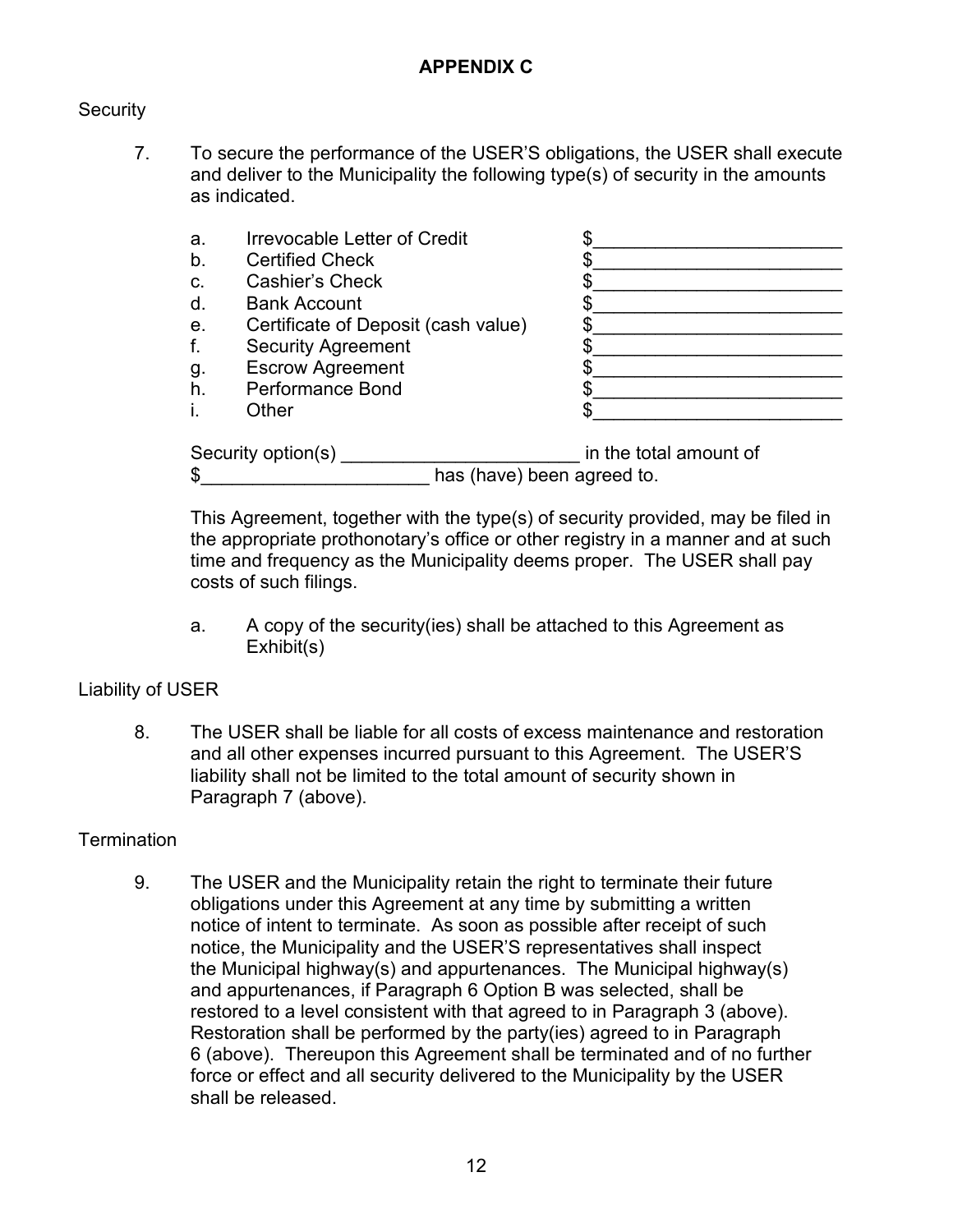#### Revocation of Permit

10. The Municipality may revoke the USER'S permit and may pursue whatever legal remedies it deems proper, if it determines in its discretion, that the USER is not in compliance with any provision of this Agreement. In the event the USER has concluded its operations on any or all portions of highway covered by this Agreement, the Municipality may, in its discretion, revoke the USER'S permit(s) to operate on any other highway(s) under any other similar Agreement.

Closing of Municipal Highways

11. This Agreement shall not prohibit the Municipality from closing a highway or bridge to any vehicle or combination in excess of a specific weight if such closing is authorized by law and is necessary for safety, or is a temporary closing due to climatic conditions or an act of God or war.

#### Effective Date

12. The effective date of this agreement shall be the date upon which the on-site inspection memorandum is signed by the USER and the Municipality. The effective period of this Agreement shall continue from its effective date until the date of its termination as provided for herein.

#### Additional Security and Termination

13. In addition to the Municipality's right of termination set forth above, the Municipality shall have the right to require additional security upon that date that the Municipality determines, in its discretion, that the aggregate amount of damage to the Municipal highway(s) exceeds 75% of the face amount of the security furnished. If additional security is required, it shall be retained by the Municipality until all excess maintenance and restorations have been completed. Failure to provide such additional security as is required shall constitute a breach of this Agreement.

| Attest |      | City of St. Marys                                                                                                                                                                                                                                                                                                                                                                                                                                 |      |
|--------|------|---------------------------------------------------------------------------------------------------------------------------------------------------------------------------------------------------------------------------------------------------------------------------------------------------------------------------------------------------------------------------------------------------------------------------------------------------|------|
|        |      | By: $\frac{1}{\sqrt{1-\frac{1}{\sqrt{1-\frac{1}{\sqrt{1-\frac{1}{\sqrt{1-\frac{1}{\sqrt{1-\frac{1}{\sqrt{1-\frac{1}{\sqrt{1-\frac{1}{\sqrt{1-\frac{1}{\sqrt{1-\frac{1}{\sqrt{1-\frac{1}{\sqrt{1-\frac{1}{\sqrt{1-\frac{1}{\sqrt{1-\frac{1}{1-\frac{1}{\sqrt{1-\frac{1}{1-\frac{1}{\sqrt{1-\frac{1}{1-\frac{1}{\sqrt{1-\frac{1}{1-\frac{1}{\sqrt{1-\frac{1}{1-\frac{1}{1-\frac{1}{\sqrt{1-\frac{1}{1-\frac{1}{1-\frac{1}{\$<br><b>City Manager</b> |      |
| Attest |      | <b>USER</b>                                                                                                                                                                                                                                                                                                                                                                                                                                       |      |
|        | Date | By: $\frac{1}{1}$<br><b>Title</b>                                                                                                                                                                                                                                                                                                                                                                                                                 | Date |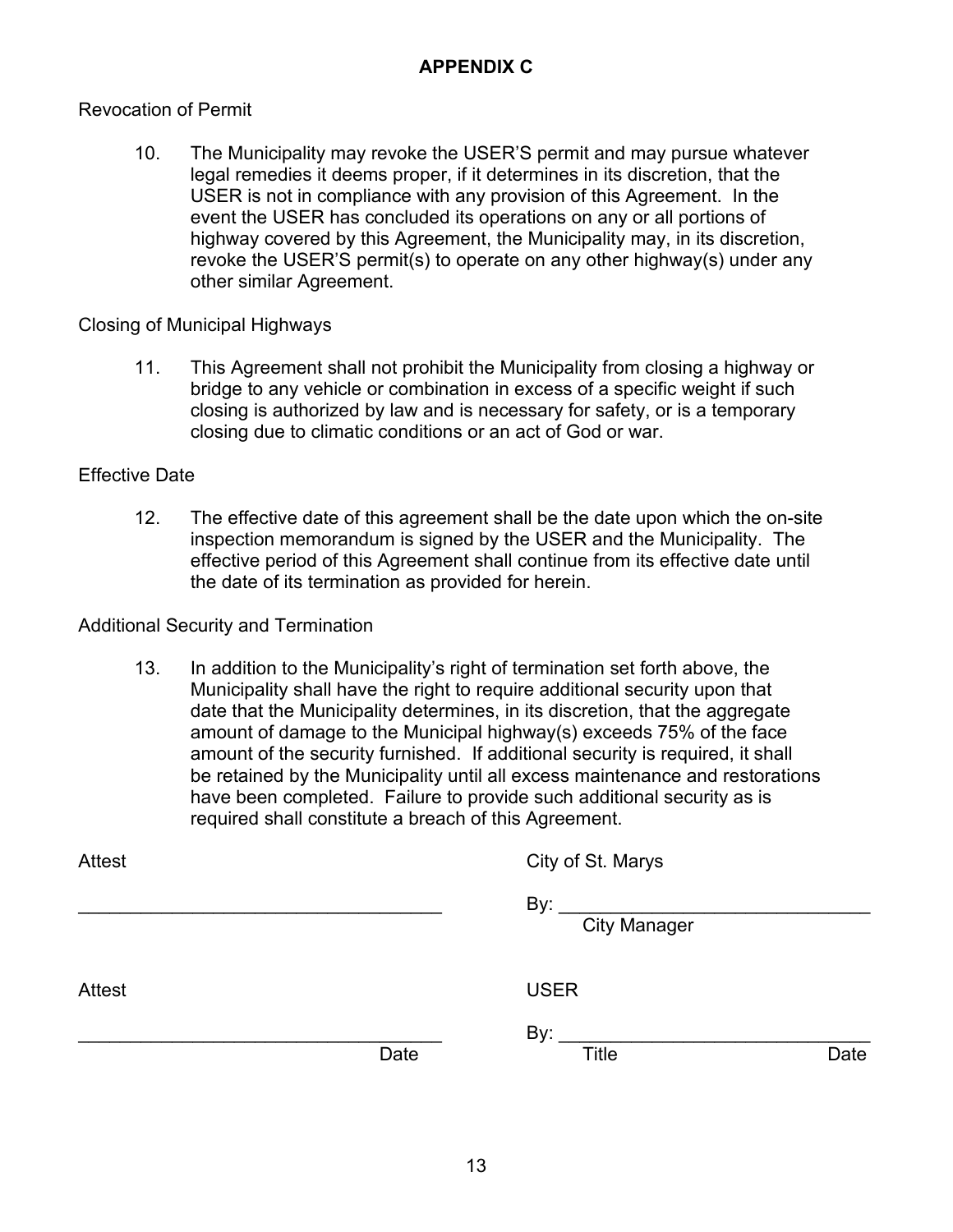### EXCESS MAINTENANCE AGREEMENT

\_\_\_\_\_\_\_\_\_\_\_\_\_\_\_\_\_\_\_\_\_\_\_\_\_\_\_\_\_\_\_\_\_\_\_\_\_\_\_\_\_\_\_\_\_\_\_\_\_\_\_\_\_\_\_\_\_\_\_\_\_\_\_\_\_\_\_\_\_\_\_\_\_\_\_\_

Agreement Number: \_\_\_\_\_\_\_\_\_\_\_\_\_\_\_\_\_\_\_\_\_

## EXCESS CONSTRUCTION MAINTENANCE AGREEMENT \_\_\_\_\_\_\_\_\_\_\_\_\_\_\_\_\_\_\_\_\_\_\_\_\_\_\_, User \_\_\_\_\_\_\_\_\_\_\_\_\_\_\_\_\_\_\_\_\_\_\_\_\_\_\_\_\_\_\_\_\_\_\_\_\_\_\_\_\_\_\_\_\_\_\_\_\_\_\_\_\_\_\_\_\_\_\_\_\_\_\_\_\_\_\_\_\_ of

#### **DEFINITION**

USER means that user who signs and executes this Agreement.

Municipality means the City of St. Marys acting through its Municipal Officials.

Appurtenance means the property lying within the right-of-way of a highway, together with any improvement placed within this right-of-way.

Bridge means any structure including supports, erected over a depression or any obstruction such as, but not limited to, water, highway, or railway and having a track or passageway for carrying traffic or other moving loads and having an opening measured along the center of the roadway of more than eight feet between supports.

Highway means any highway or bridge on the Municipality's system of highways and bridges, including the entire width between right-of-way lines over which the Municipality has assumed, or has been legislatively given, jurisdiction.

Excess Maintenance means maintenance or restoration or both (but not betterment) of a highway (in excess of normal maintenance) caused by construction procedures.

Normal Maintenance means the usual and typical activities necessary to maintain the roadway, shoulders, drainage facilities, and other appurtenances in the state of repair existing at the date of the inspection.

Over-Posted-Weight-Vehicle means a vehicle or combination having a gross weight in excess of a posted weight limit.